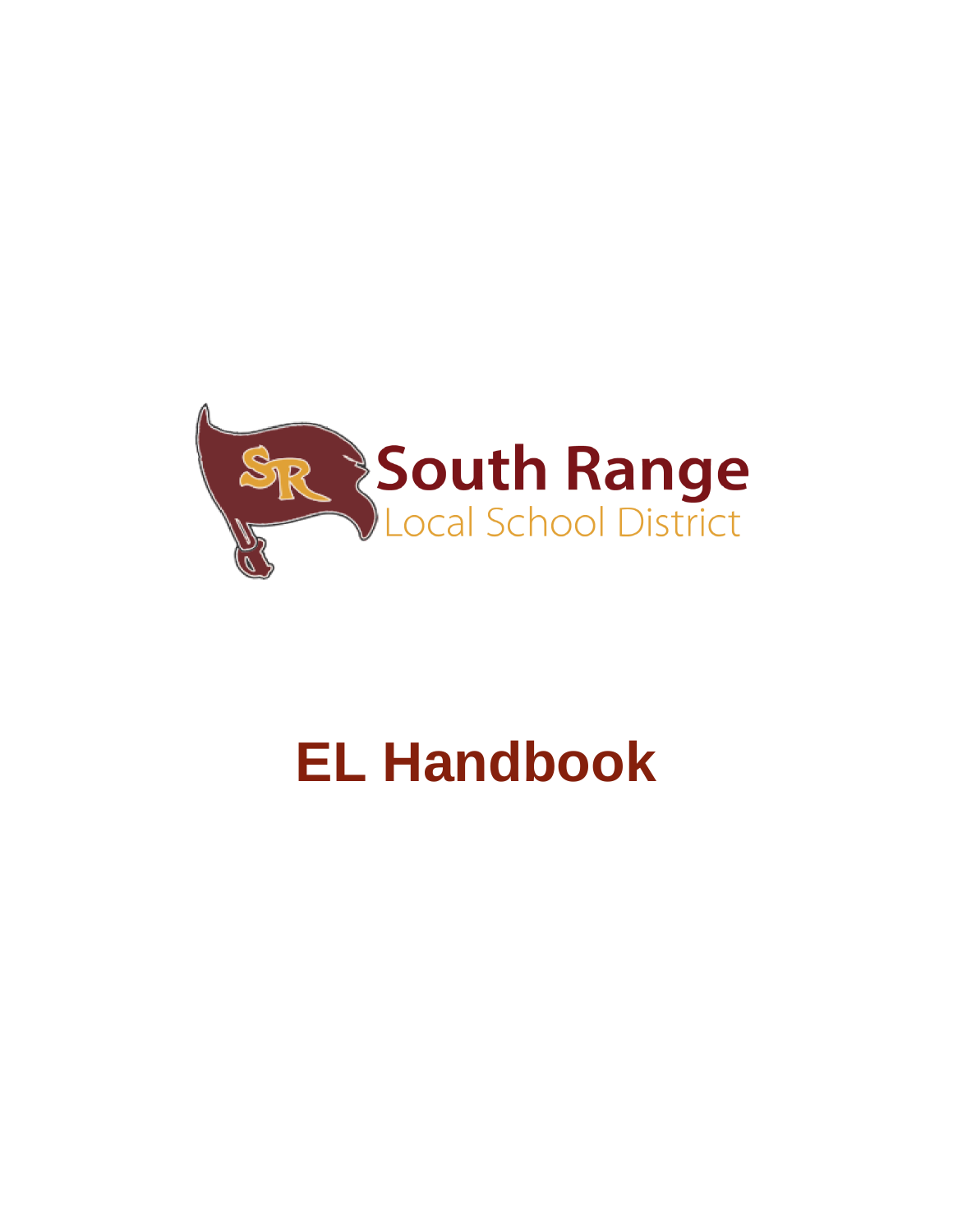## **Introduction**

The term English Learners\* (EL) refers to those students whose native or home language is other than English, and whose current limitations in the ability to understand, speak, read or write in English inhibit their effective participation in a school's educational program. Over the past 30 years, the number of EL students in public schools has risen dramatically. .

## **EL Students in Ohio**

According to the Ohio Department of Education, there were more EL students enrolled in our public schools than the prior year. Ohio's EL students represent many languages. The top 10 languages spoken in the state of Ohio, include Spanish, Somali, Arabic, Chinese, French, Japanese, Pennsylvania Dutch (a dialect of German used by the Amish), Russian, Twi, and Vietnamese. Other groups of Ohio's English learners are from families that have been in the United States for many years but speak languages other than English at home. For example, Ohio's schools enroll students of Puerto Rican, Mexican-American and other Latino backgrounds for whom Spanish is the home language.

Many of Ohio's EL students are children of families who have recently immigrated to the United States from other countries. Most of these families live in urban areas in the state.

With Ohio's EL students representing a wide range of language backgrounds and educational experiences, school districts have the challenge of designing and implementing a wide range of instructional strategies to meet the students' diverse needs. Ohio's English learners include those who have had the benefit of prior education, including literacy development in their native languages. Other English learners, especially those from refugee families, have had little or no prior formal educational experiences.



Ohio's goal for all English learners is to attain English proficiency so that they can achieve the State's academic standards and fully participate in U.S. society. However, the length of time required to attain English proficiency will vary according to a number of factors, including age, grade level, extent of prior formal schooling, home support, and current level of English proficiency.

## **English Learners (EL) Students in the South Range Local School District**

The South Range School District uses best practices to foster the language needs of students who are identified as language learners.

Federal Guidelines use LEP rather than EL (English Learner). The terms ELL, LEP and ESL are used interchangeably in this document. Please see Appendix A for a complete list of EL Acronyms, Terms, and Definitions.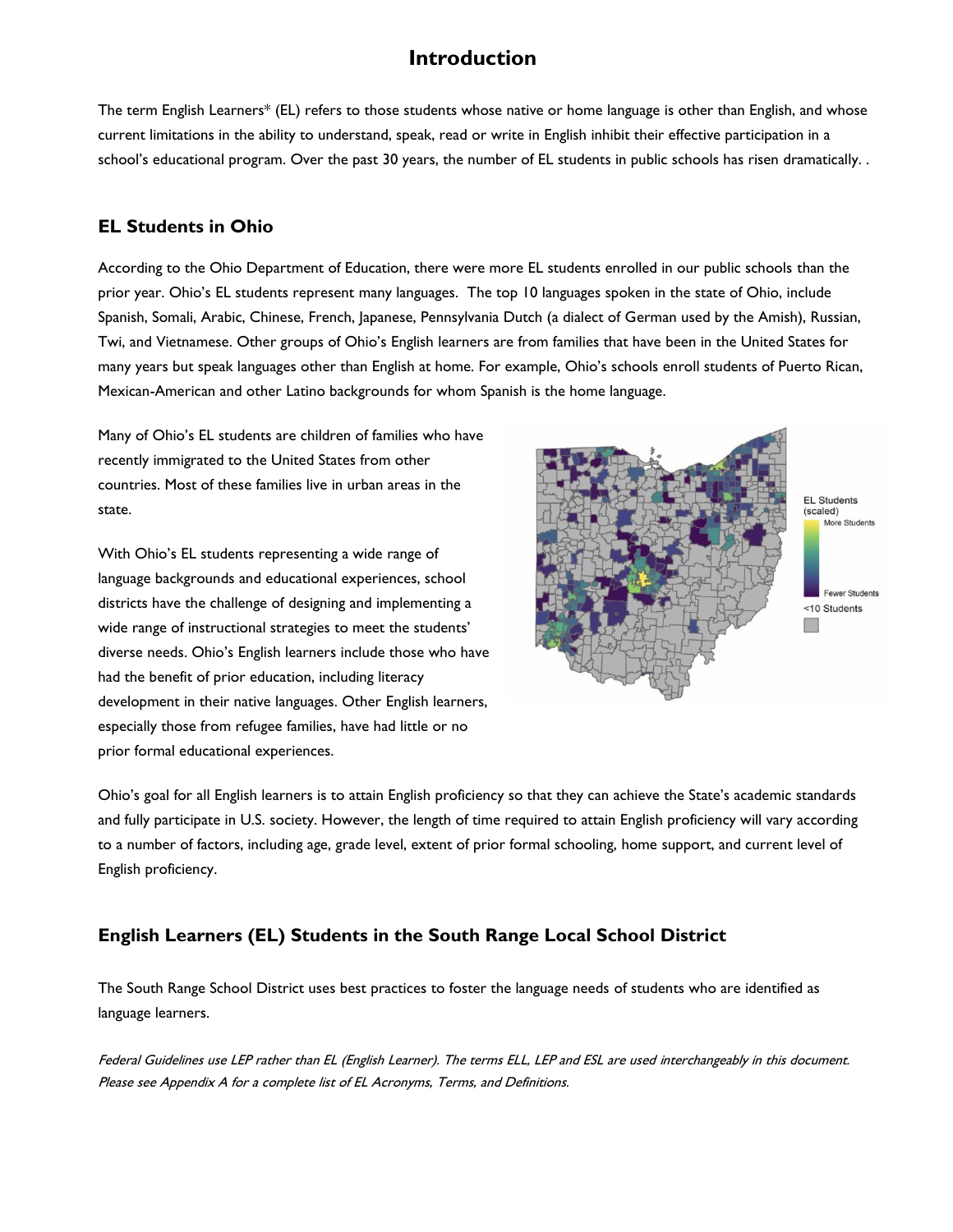## **Mission Statement, Goals and Services**

## **Mission Statement**

The mission of the South Range School District EL Program is to promote student achievement by providing leadership and resources for the development of an English language acquisition curriculum that will allow ELs to acquire proficiency in listening, speaking, reading, and writing, thus allowing them to function successfully socially and academically.

## **Goals**

Our five major goals, as provided by the United States Department of Education, are:

- 1. to help ensure that English learners, including immigrant children and youth, attain English proficiency and develop high levels of academic achievement in English;
- 2. to assist all English learners, including immigrant children and youth, to achieve at high levels in academic subjects so that all English learners can meet the same challenging State academic standards that all children are expected to meet;
- 3. to assist teachers (including preschool teachers), principals and other school leaders, State educational agencies, local educational agencies, and schools in establishing, implementing, and sustaining effective language instruction educational programs designed to assist in teaching English learners, including immigrant children and youth;
- 4. to assist teachers (including preschool teachers), principals and other school leaders, State educational agencies, and local educational agencies to develop and enhance their capacity to provide effective instructional programs designed to prepare English learners, including immigrant children and youth, to enter all-English instructional settings; and
- 5. to promote parental, family, and community participation in language instruction educational programs for the parents, families, and communities of English learners.

(Source: [https://www2.ed.gov/policy/elsec/leg/essa/legislation/title-iii.html#TITLE-III-PART-A\)](https://www2.ed.gov/policy/elsec/leg/essa/legislation/title-iii.html#TITLE-III-PART-A)

#### **Instructional Services**

EL instructional services in the South Range Local School District are based on individual student's linguistic needs, and include pull-out services in individual or small group settings, as well as push-in classroom support from our EL team. EL service times and settings will be determined by TESOLs in consideration of the Ohio ELP standards. Accordingly, students who have scored level 0, 1, 2, 3 proficiency on the OELPA will receive more service time, because their English language acquisition needs are considered greater. To the same end, students who have scored 4-5 in specific areas of the OELPA will require less instructional time.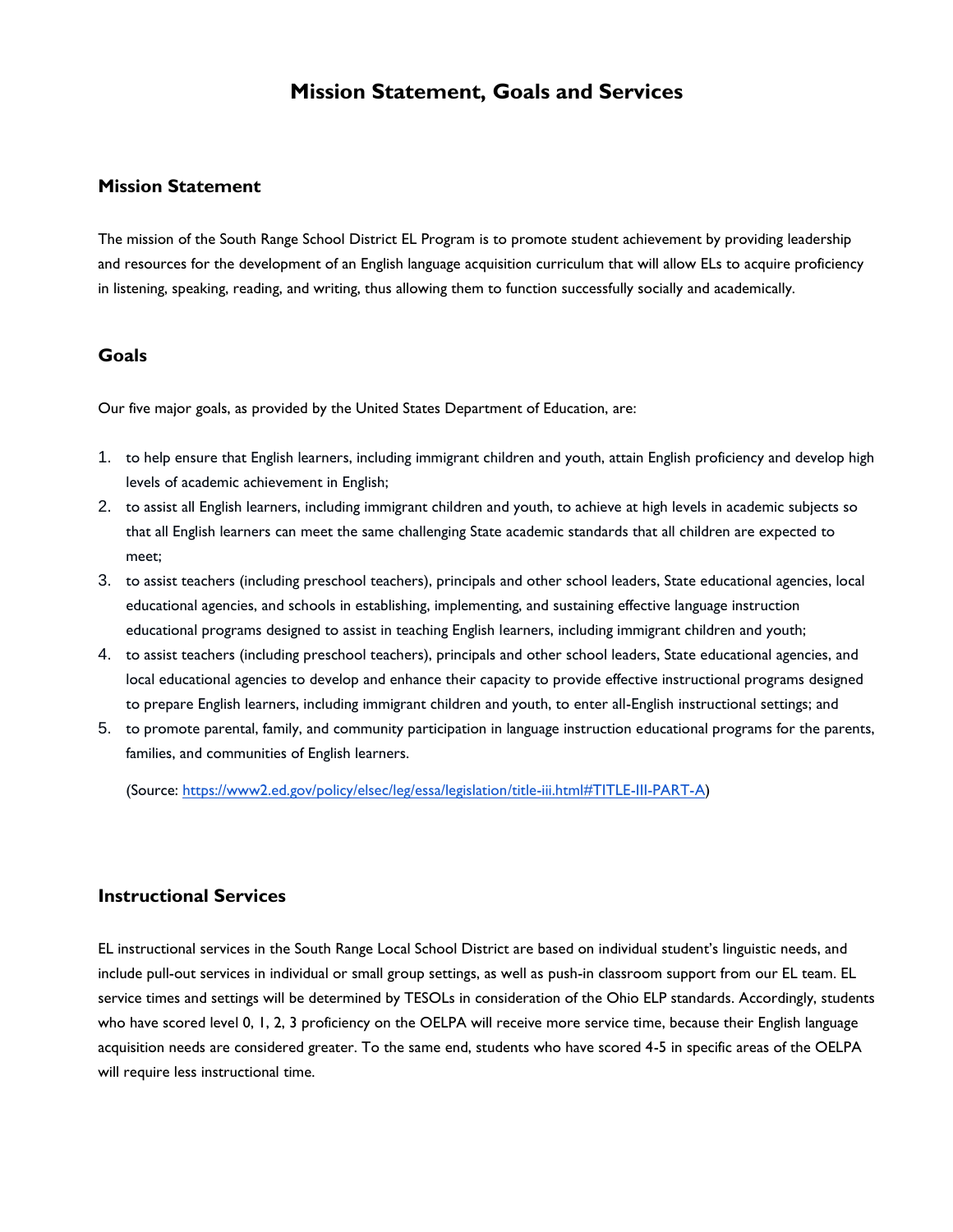## **Accommodations for English Learners**

ODE believes that the instructional staff who work with the EL students are in the best position to make judgments about which accommodations are appropriate for these students. The ODE provides testing guidelines that assist test administrators determine appropriate accommodations. All EL students, regardless of length in the EL program, are to be given the following accommodations on all state assessments:

#### **Dictionary**

- the intent is native language word-for-word substitution, not definitions
- paper copy or hand-held electronic
- no computer dictionary is allowed

#### **Extended Time/Alternate Location**

• assessments are to be completed within one school day in an individual or small-group setting

Additional accommodations, may include:

## **Oral Translators**:

- must be an adult
- may not be a relative of the student who is testing

#### **Spanish text-to-speech:**

• When available and appropriate (determination made jointly with TESOL, classroom teacher, parent, and building administrator)

## **Alternate Testing Formats**:

• The ODE has developed special test formats to meet the accommodation requirements for eligible EL students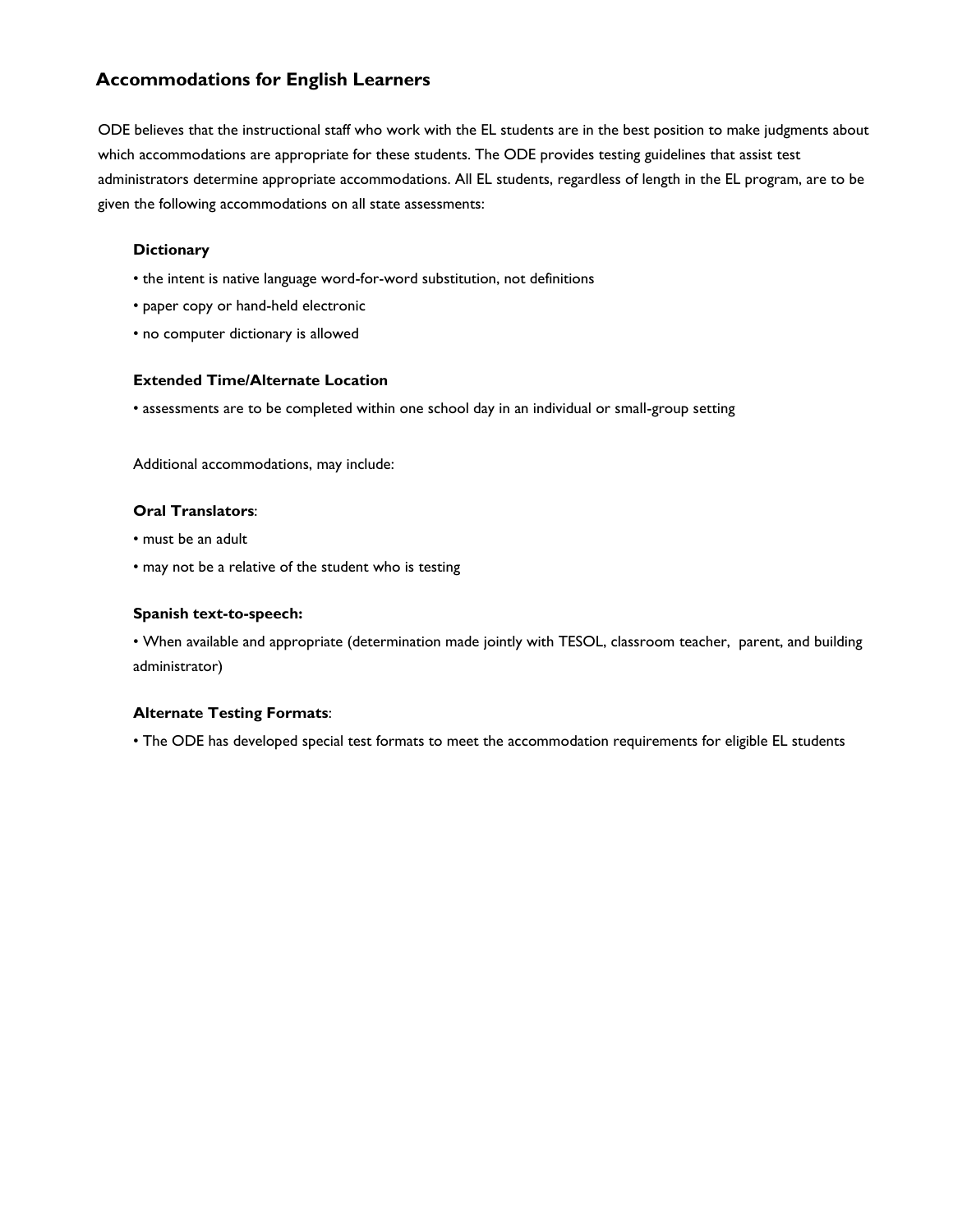## **Legal Background and State Requirements**

There exists a substantial body of federal law and Supreme Court rulings that establish the rights of ELs and which define the legal responsibilities of school districts serving these students.

**Title VI of the Civil Rights Act of 1964** This prohibits discrimination on the basis of race, color, or national origin in programs receiving federal financial assistance. This law has been interpreted in the public school context as requiring appropriate steps to ensure that equal educational opportunities are afforded to students who are limited in their English language proficiency.

Lau v. Nichols (1974) Over the years, federal court decisions have recognized that school districts have a responsibility to take the steps necessary to provide equal education opportunities to English language learner students. In Lau v. Nichols, the U.S. Supreme Court ruled that a school district's failure to provide English language instruction to English language learners denied them the meaningful opportunity to participate in the district's educational program in violation of Title VI of the Civil Rights Act of 1964. The Court further noted that equality of opportunity is not simply providing English Language Learners (ELL) the same facilities, textbooks, teachers and curriculum which non-ELL students receive. If English is the language of instruction, then measures must be taken to ensure that English is taught to students who do not speak English or who are limited English proficient in order to provide equal access to educational opportunities.

**Equal Educational Opportunities Act (EEOA) of 1974** This act mandates that no state shall deny equal education opportunity to any individual, "by the failure by an educational agency to take appropriate action to overcome language barriers that impede equal participation by students in an instructional program." This requires educational service providers to take appropriate action to help these students overcome language barriers.

**Castaneda v Pickard (1981)** The Supreme Court delineated a three-pronged standard for determining whether or not ESL students have equal and meaningful access to a school district's program. A program for ELL students is acceptable if:

- the district is pursuing a program informed by an educational theory recognized as sound by some experts in the field, or at least is deemed to be a legitimate experimental strategy;
- the programs and practices used by the district are reasonably calculated to implement such theories effectively; and
- the district will take action if the program, after a legitimate trial, fails to produce results that indicate the language barriers confronting students are being overcome.

Plyler v. Doe (1982) The Supreme Court stipulated that undocumented children have the same right to a free public education as U.S. citizens and permanent residents.

- School officials may not require students to prove they are in the United States legally,
- Schools should avoid attempts to document students' status.
- The following school practices are prohibited:
	- –Barring access to a student on the basis of undocumented status
	- –Treating students disparately for residency determination purposes on the basis of their undocumented status
	- –Making inquiries to a student or his/her parent which may reveal their status

–Federal education programs may ask for information from parents and students to determine if students are eligible for various programs. In such cases, schools should ask for voluntary information from parents.

**Executive Order 13166 (2000)** This presidential order required all federal agencies to "ensure that the programs and activities they normally provide in English are accessible to ELL persons and thus do not discriminate on the basis of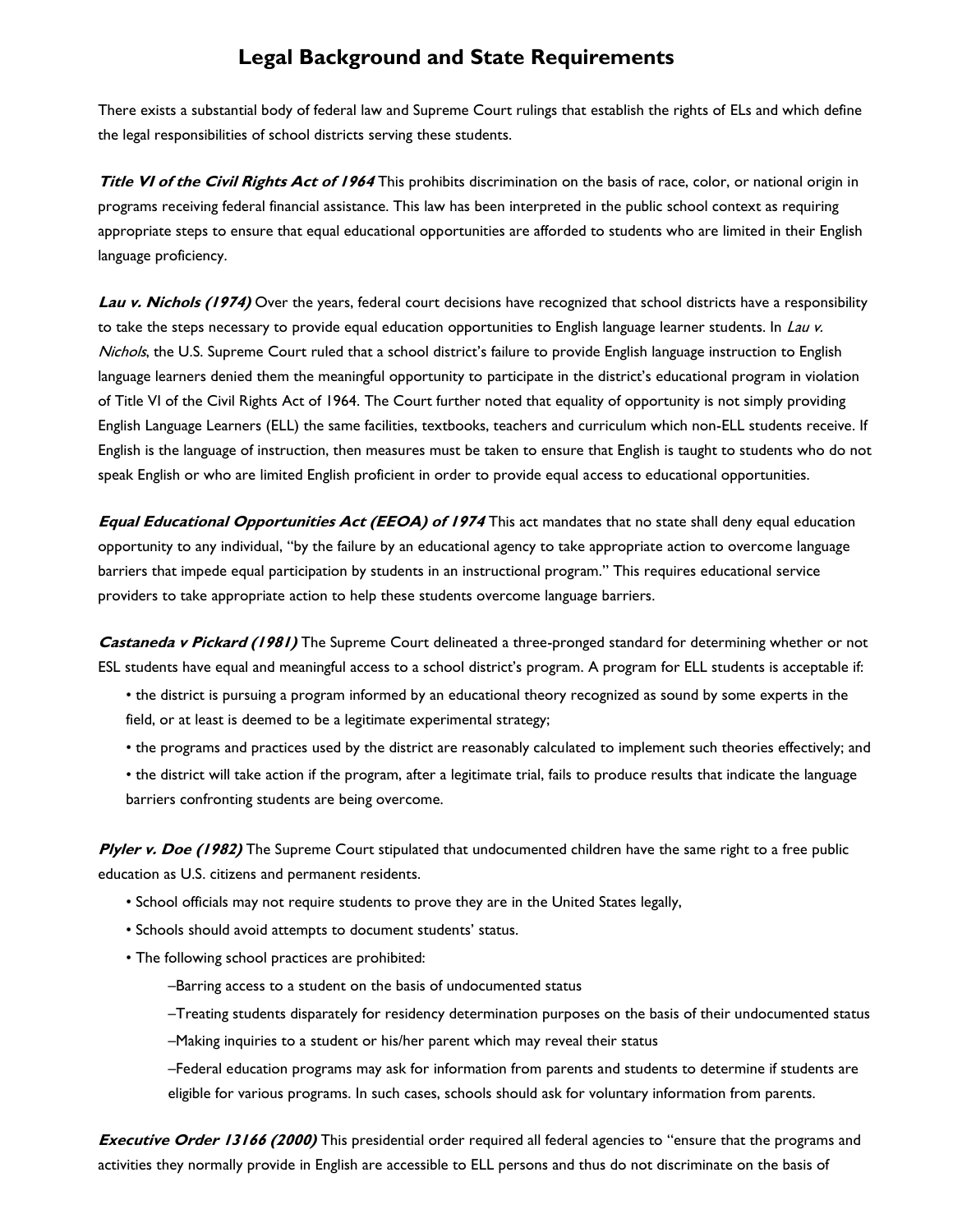national origin in violation of Title VI of the Civil Rights Act of 1964."

## **Every Student Succeeds Act (ESSA) (2015)**

**Equity:** ESSA maintains Title III as a separate title with a separate funding stream dedicated to the education of English learners.

Fair accountability: ESSA gives states two options for delaying English learners' inclusion in accountability systems while they are learning English:

- **States can exclude students who have been enrolled in U.S. schools for less than one year from state reading or English language arts tests**; or
- **States can exclude the assessment results of students who have been enrolled in U.S. schools for less than one year from accountability system data**. However, states that choose this option must include in their accountability systems a student growth measure for these students in subsequent years. Additionally, English learners who have successfully left the English learner subgroup by attaining English proficiency can be included in that subgroup for accountability purposes for four years.

**Greater integration into the law's core:** For the first time, English language proficiency for English learners is integrated into the system by which all schools and districts are held accountable. Furthermore, the academic achievement of English learners is more fully integrated into that accountability system. Moving these two items out of the separate Title III system (while maintaining Title III as a dedicated funding stream) will help ensure that English learners' academic and language needs are fully considered by education systems.

**Supports for English learners:** ESSA provides resources to states and school districts to establish, implement and sustain high-quality language instruction programs designed to ensure that English learners, including immigrant children and youth, develop both English language proficiency and content proficiency in math and English, as measured against challenging academic standards. ESSA requires states to measure school districts' progress in these areas and to provide assistance and support to those school districts with ineffective language instruction programs.

**Statewide entrance and exit procedures for English learners:** ESSA requires the establishment of statewide entrance and exit procedures for English learners to ensure that English learners get the resources they need while learning English. This also provides stability for English learners who move between schools or districts.

**Reporting requirements:** ESSA requires reporting on English learners with disabilities, as well as reporting on the percentage of students who are long-term English learners, as measured by students who have maintained the classification for five or more years.

| <b>Parental Notification Requirements</b> |                                                                                                                                                                                    |  |  |  |
|-------------------------------------------|------------------------------------------------------------------------------------------------------------------------------------------------------------------------------------|--|--|--|
| <b>IDENTIFICATION AND ENROLLMENT</b>      | To inform a parent or parents that their child has been identified as<br>limited-English proficient and is/will be participating in a language<br>instruction educational program. |  |  |  |

## **Summary of Title III Requirements**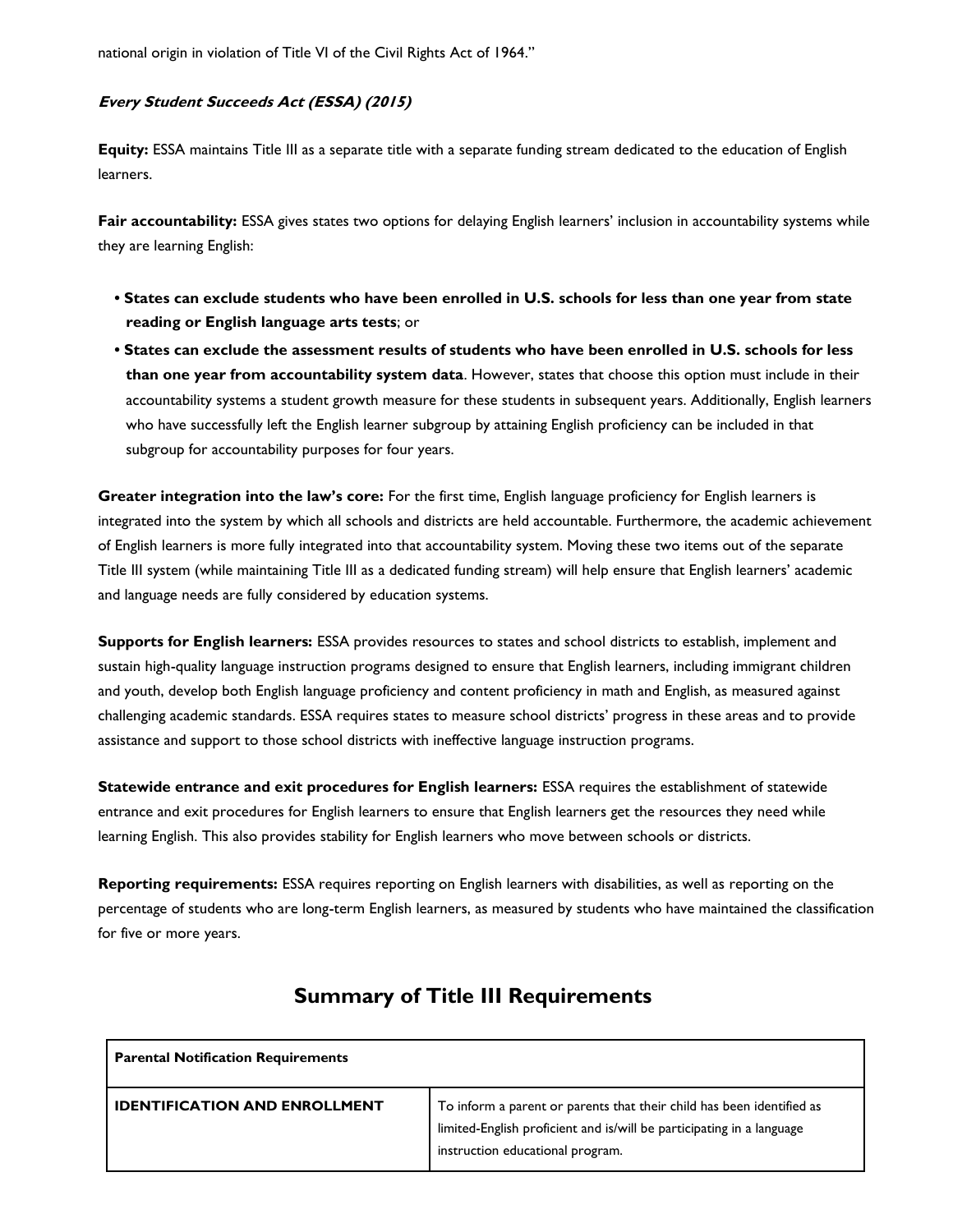|                                             | A child shall not be admitted to, or excluded from, any federally assisted<br>education program on the basis of a surname or language- minority<br>status.                                                                                                                                                                                                                                                                                                                                                                                                                                                                                                                                                                                                                                                                                                                                                                                                                                                                                                                                                                                                                                                                                                                                                                    |  |  |
|---------------------------------------------|-------------------------------------------------------------------------------------------------------------------------------------------------------------------------------------------------------------------------------------------------------------------------------------------------------------------------------------------------------------------------------------------------------------------------------------------------------------------------------------------------------------------------------------------------------------------------------------------------------------------------------------------------------------------------------------------------------------------------------------------------------------------------------------------------------------------------------------------------------------------------------------------------------------------------------------------------------------------------------------------------------------------------------------------------------------------------------------------------------------------------------------------------------------------------------------------------------------------------------------------------------------------------------------------------------------------------------|--|--|
|                                             | The practice of placing a student in the EL program based on a surname<br>is against the law. Neither should a student be excluded from programs<br>based solely on his or her surname.                                                                                                                                                                                                                                                                                                                                                                                                                                                                                                                                                                                                                                                                                                                                                                                                                                                                                                                                                                                                                                                                                                                                       |  |  |
| <b>WHEN</b>                                 | Not later than 30 days after the beginning of the school year,*                                                                                                                                                                                                                                                                                                                                                                                                                                                                                                                                                                                                                                                                                                                                                                                                                                                                                                                                                                                                                                                                                                                                                                                                                                                               |  |  |
| <b>SPECIAL RULE</b>                         | For a child who enrolls after the beginning of the school year, parental<br>notification shall be made within 2 weeks of the child being placed in a<br>program                                                                                                                                                                                                                                                                                                                                                                                                                                                                                                                                                                                                                                                                                                                                                                                                                                                                                                                                                                                                                                                                                                                                                               |  |  |
| WHAT - in general, notification to include: | The reason for identification of the child as an EL;<br>. The child's level of English language proficiency, how the level was<br>assessed, and the status of the child's academic achievement;<br>. Methods of instruction used in the program in which the child is, or will<br>be, participating, and the methods of instruction used in other available<br>programs, including how the programs differ;<br>. How the program will meet the educational strengths and needs of the<br>child and help the child achieve English language proficiency, and meet<br>academic standards;<br>• Exit requirements for the program, expected rate of transition to a<br>classroom not tailored for EL students, and expected rate of high school<br>graduation;<br>. In the case of a child with a disability, how the program meets the<br>annual goals in the child's individualized education program (IEP); and<br>• Information regarding parents' right to withdraw the child from a<br>program upon their request, and to decline enrollment or choose<br>another program or method of instruction, if available.<br>Note: Title III can only be used as a supplement, not as the main budget<br>to fund a program. It should not be used to hire full-time teachers or run<br>programs that have no other funding source. |  |  |
| <b>RIGHT TO DECLINE OR END SERVICES</b>     | . Rights to have child immediately removed from program upon their<br>request<br>• Options to decline to enroll child in program or to choose another<br>program or method of instruction if available                                                                                                                                                                                                                                                                                                                                                                                                                                                                                                                                                                                                                                                                                                                                                                                                                                                                                                                                                                                                                                                                                                                        |  |  |
| <b>ANNUAL ASSESSMENT REQUIREMENTS</b>       | The ESSA requires that the school district still must assess all ELs using<br>the annual English language proficiency assessment, including those<br>students whose parents have declined to enroll them in, or had them<br>removed from, English language acquisition programs. All ELs enrolled in<br>schools served by the State must be assessed annually using the State's<br>English language proficiency assessment (OELPA). State or district<br>assessment policies, if they include a right to opt a child out of<br>assessments, do not override or diminish the school district's obligation<br>to assess 100 percent of ELs using the annual English language proficiency<br>assessment.                                                                                                                                                                                                                                                                                                                                                                                                                                                                                                                                                                                                                         |  |  |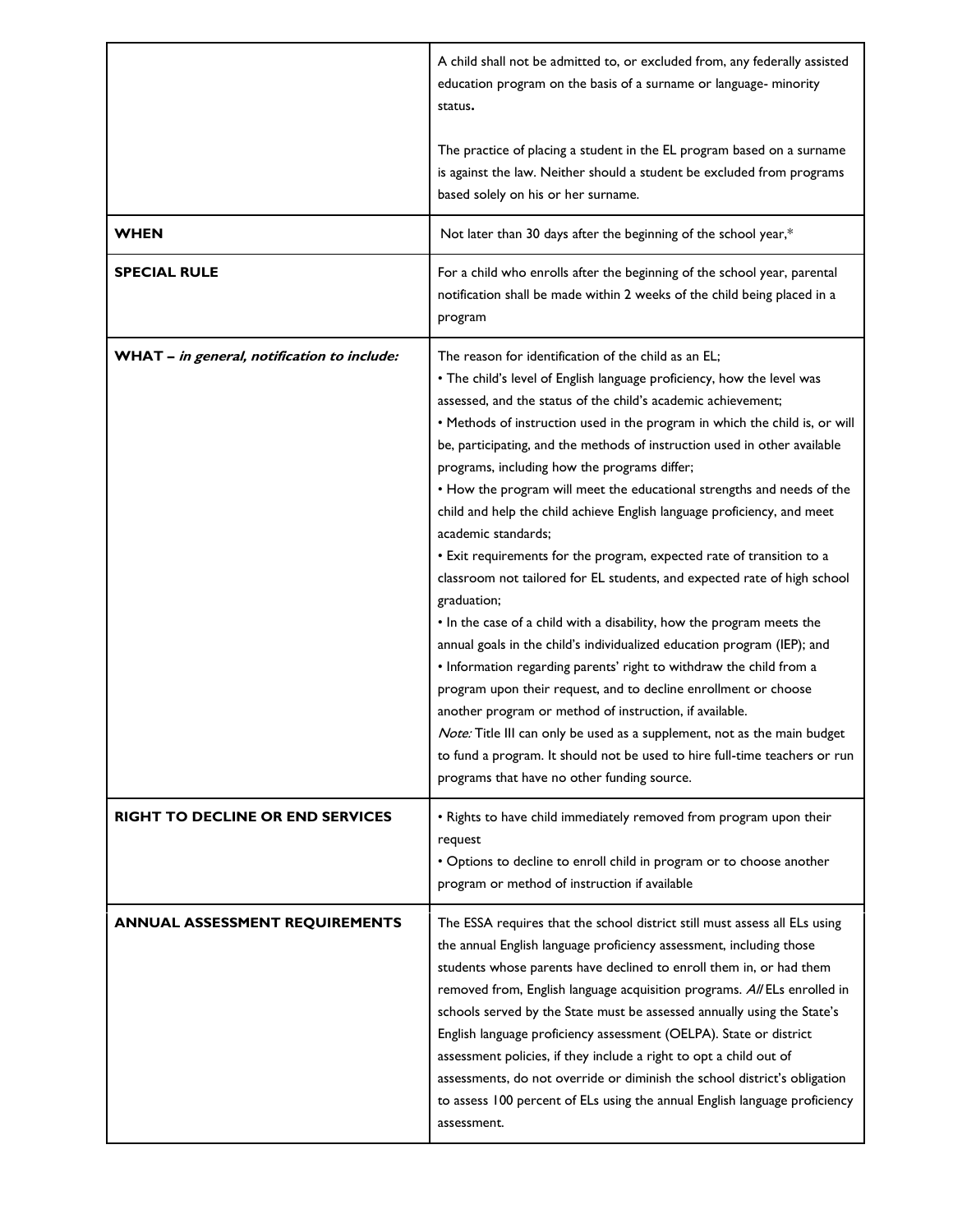| <b>OELPA RESULTS COMMUNICATION</b><br><b>LETTER</b> | • Progress of English language acquisition as measured by the annual<br>measurable objectives (AMO) must be communicated annually.<br>• Must be communicated with Limited English Proficient (LEP) parents in<br>a language they can understand. EL parents are parents or guardians<br>whose primary language is not English and who are limited in either<br>speaking, listening, reading or writing, as defined in federal law.                                                                                                                                                                                                                                                                                                                                                                                                                                                                                                                                                                                                                                                                                                                                                                                                                                                                                                                                                                                                                                                                                                                                                                                                                                                                                                                                                                                                                                                                                                                                                                                                                                                                                                                                                                                                                                                                                                                                                                         |
|-----------------------------------------------------|------------------------------------------------------------------------------------------------------------------------------------------------------------------------------------------------------------------------------------------------------------------------------------------------------------------------------------------------------------------------------------------------------------------------------------------------------------------------------------------------------------------------------------------------------------------------------------------------------------------------------------------------------------------------------------------------------------------------------------------------------------------------------------------------------------------------------------------------------------------------------------------------------------------------------------------------------------------------------------------------------------------------------------------------------------------------------------------------------------------------------------------------------------------------------------------------------------------------------------------------------------------------------------------------------------------------------------------------------------------------------------------------------------------------------------------------------------------------------------------------------------------------------------------------------------------------------------------------------------------------------------------------------------------------------------------------------------------------------------------------------------------------------------------------------------------------------------------------------------------------------------------------------------------------------------------------------------------------------------------------------------------------------------------------------------------------------------------------------------------------------------------------------------------------------------------------------------------------------------------------------------------------------------------------------------------------------------------------------------------------------------------------------------|
| <b>FOR ALL NOTICES</b>                              | Information to be provided in an understandable and uniform format and,<br>to the extent practicable, in a language that the parent can understand.<br>Note: School districts must do their best to provide parent notices in<br>languages understandable to parents. Districts need to be able to provide<br>translations in their most frequently occurring languages.                                                                                                                                                                                                                                                                                                                                                                                                                                                                                                                                                                                                                                                                                                                                                                                                                                                                                                                                                                                                                                                                                                                                                                                                                                                                                                                                                                                                                                                                                                                                                                                                                                                                                                                                                                                                                                                                                                                                                                                                                                   |
| <b>PARENTAL &amp; COMMUNITY ENGAGEMENT</b>          | First, Title I now requires that each school district that receives a Title I<br>subgrant implement an effective means of outreach to parents of ELs.<br>The outreach must include holding, and sending notice of opportunities<br>for, regular meetings in order to gather and respond to<br>recommendations from parents. Second, a school district receiving a<br>Title III formula subgrant must conduct parent, family, and community<br>engagement, in addition to the required uses of funds for supplementing<br>English language acquisition programs for ELs and providing professional<br>development to teachers and school leaders. Third, the ESSA expanded<br>allowable uses of Title III State-level activity funds to include providing<br>technical assistance to school districts to strengthen and increase not<br>only parent and community engagement in programs that serve ELs, but<br>also family engagement in such programs. Fourth, a State must ensure<br>that its Title III State plan, or a consolidated State plan that includes Title<br>III funds, has been developed in consultation with parents of ELs, in<br>addition to school districts, teachers, administrators of Title III programs<br>and other relevant stakeholders. It is important to note that all school<br>districts have language assistance obligations to EL parents under Title VI<br>and the EEOA. School districts must ensure meaningful communication<br>with EL parents in a language they can understand and adequately notify<br>EL parents of information about any program, service, or activity of a<br>school district or State that is called to the attention of non-EL parents.<br>As part of this obligation, a school district must provide language<br>assistance to EL parents effectively with appropriate, competent staff or<br>appropriate and competent outside resources. In addition, each school<br>district must develop and implement a process for determining whether<br>parents are EL and what their language needs are. A school district may<br>not use Title III funds to meet its obligations under Title VI and the<br>EEOA. Title III funds may be used to supplement a school district's<br>activities if the school district is already meeting its obligation to ensure<br>meaningful communication with EL parents in a language they can<br>understand. |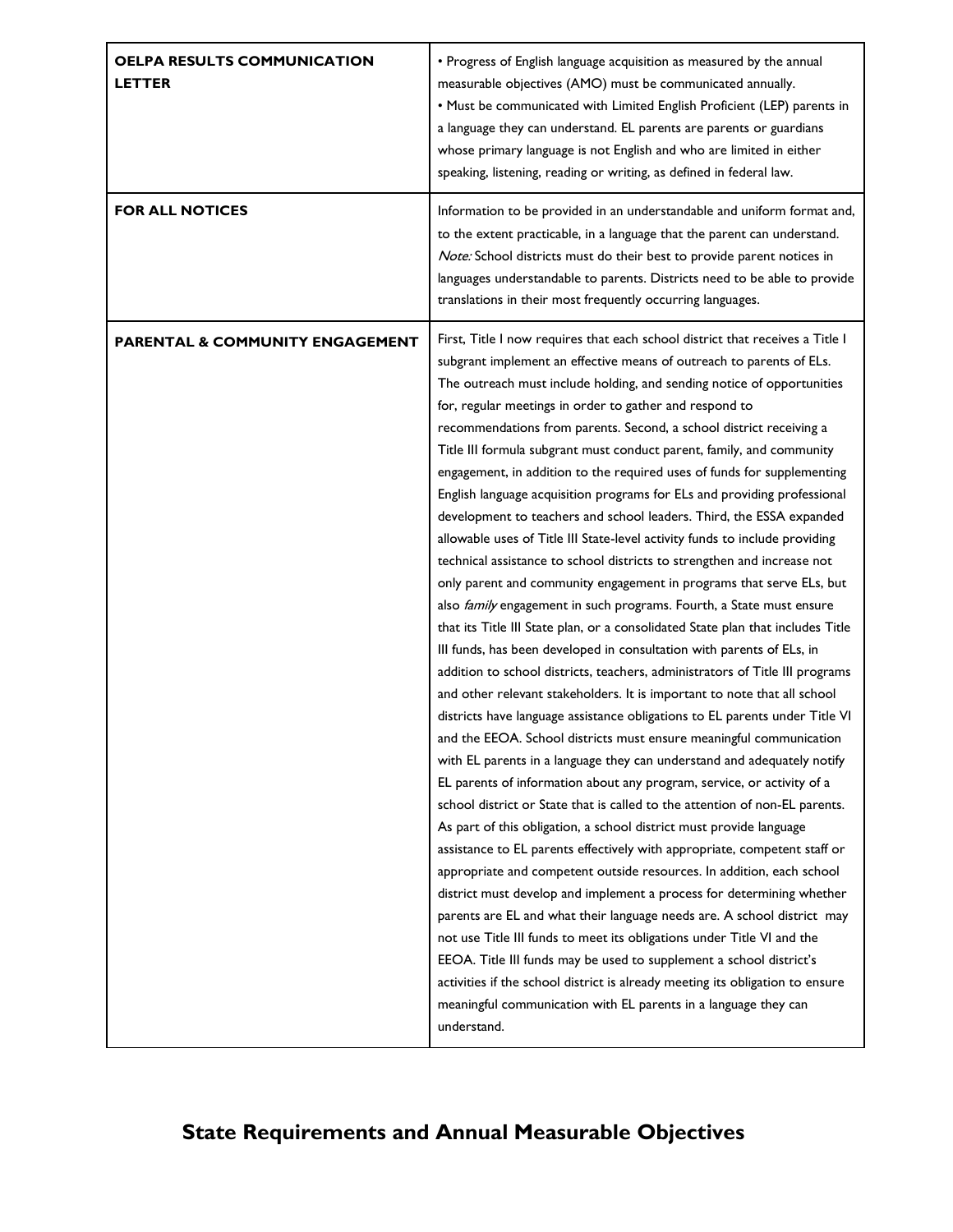## **State Requirements**

Most state requirements are based on Federal Law. In Ohio, guidelines have been established for the identification and assessment of Limited English Proficient students/English Learners. These guidelines may be found on the Ohio Department of Education website using the search term "Guidelines for Identifying English Learners."

The test that is used to assess English language proficiency is the **OELPA** (Ohio English Language Proficiency Assessment). It is administered every spring to all EL students in the areas of reading, writing, listening and speaking. Please see page 10 for information about EL Proficiency Levels and Exit Criteria.

## **English Language Proficiency Performance Levels**

On the OELPA, there are three overall performance levels: **Emerging, Progressing, and Proficient**. The performance levels are determined as follows:

• "Emerging" students are those scoring any combination of 1s and 2s across all four domains. These students may speak no English and/or exhibit the "silent phase" of language development. Playground English begins to develop.

• "Progressing" students have a variety of scores in any combination across the four domains, thus do not fall into Proficient or Emerging. They use "playground English" with ease and are beginning to use some academic English. • "Proficient" students are those scoring any combination of 4s and 5s across all four domains. These students have a moderate grasp to mastery-level use of academic English at grade level.

## **Exit Criteria**

Ohio uses the OELPA scores to determine the English language proficiency levels of students who have been identified as English learners. The score results are used as the state's progress indicator and exit indicator for students to be reclassified from the status of English Learner. A student is reclassified (no longer an *English Learner*) when the student has attained a performance level of Proficient on the OELPA. The Proficient performance level is defined as domain/test level scores of 4s and 5s in any combination across all four domains (listening, reading, writing and speaking). Students in grades K-12 are eligible for reclassification if the student receives a performance level of Proficient. Reclassified students are monitored by the TESOL for two years upon exit.

## **Annual Measurable Objectives (AMOs**)

AMOs measure the academic performance of specific groups of students, such as racial and demographic groups. Each of these groups is compared to the expected performance goals for that subgroup to determine if gaps exist. As written in Ohio's Every Student Succeeds Act (ESSA) plan, there are different AMOs set for English language arts (ELA), math, and graduation rate for each student group. ELA and math AMOs are measured through a Performance Index (PI) score calculation that differentiates tests by proficiency level. They include grades 3-8 state tests as well as first-time End of Course (EOC) tests. Graduation rate AMOs are set based on each subgroup's Four-Year-Adjusted-Cohort graduation rate. The fourth domain, English Language Proficiency (ELP), is measured through the percent of English Learners making adequate progress towards English Language Proficiency, defined as either a 1 or 2 point annual increase earned on the OELPA (see Appendix I for more details).

## **English Language Proficiency Standards**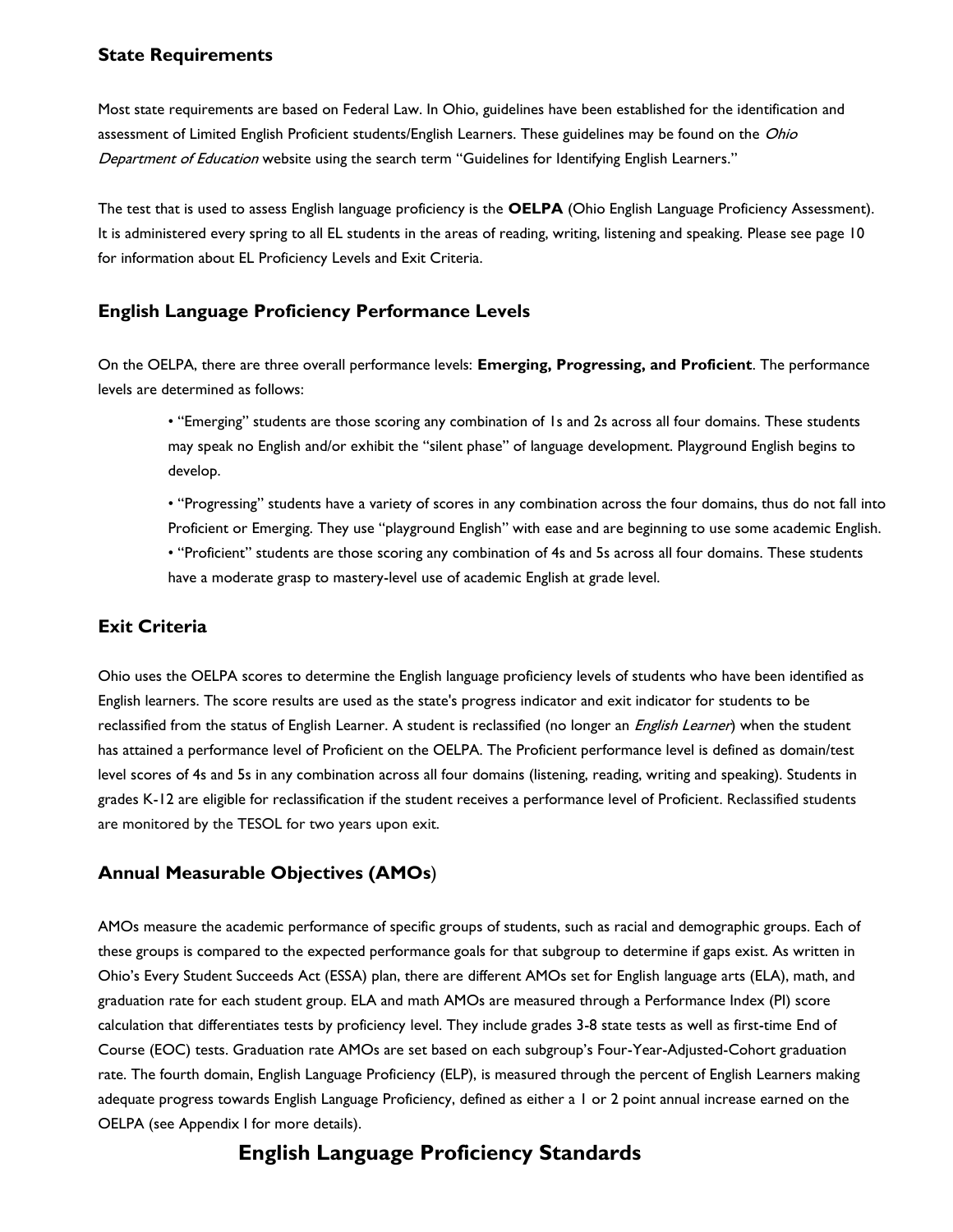Ohio's English Language Proficiency (ELP) Standards (Revised in 2015) provide a summary description of the English language competencies that EL students must acquire. These standards have been integrated into our language acquisition goals to ensure articulation between district goals and state academic content standards.

The Ohio English Language Proficiency (ELP) Standards are a resource for teachers and other school staff who work with ELs in kindergarten through grade 12. The standards define progressive levels of competence in the acquisition of English and help TESOLs move ELs toward proficiency both in the English language, while supporting growth along Ohio's academic content standards.

The 10 standards highlight a set of language functions and forms that are needed by English language learners as they develop competence in English language arts, mathematics, science, and other academic content areas. Along with the Ohio English Language Proficiency Assessment (ELPA), the standards should guide the instruction and assessment of English Learners (ELs) in Ohio schools. Divided into grades K, 1, 2-3, 4-5, 6-8, and 9-12, the standards directly link to the Ohio Learning Standards. They highlight and amplify the critical language, knowledge about language and skills using language that are needed to be successful in school and are as follows:

#### **Ohio English Language Proficiency Standards**

1. Construct meaning from oral presentations and literary and informational text through grade appropriate listening, reading, and viewing.

2. Participate in grade-appropriate oral and written exchanges of information, ideas, and analyses, responding to peer, audience, or reader comments and questions.

3. Speak and write about grade-appropriate complex literary and informational texts and topics.

4. Construct grade-appropriate oral and written claims and support them with reasoning and evidence.

5. Conduct research and evaluate and communicate findings to answer questions or solve problems.

6. Analyze and critique the arguments of others orally and in writing.

7. Adapt language choices to purpose, task, and audience when speaking and writing.

8. Determine the meaning of words and phrases in oral presentations and literary and informational text.

9. Create clear and coherent grade-appropriate speech and text.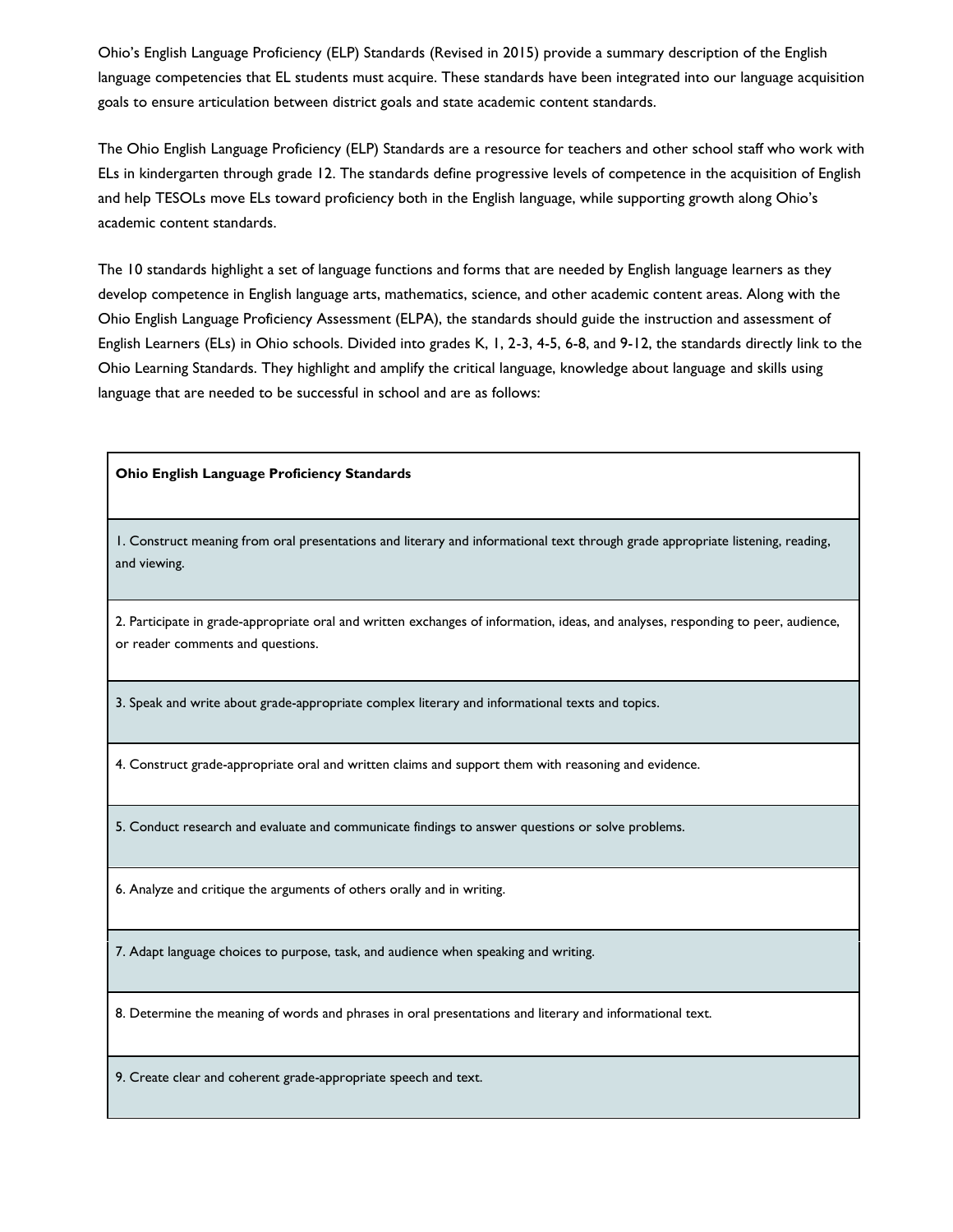## **Identifying English Learners in Ohio**

School districts and community schools have a responsibility to identify English learners so they can provide instruction designed to help them use the English language and learn subject matter content. This document describes the two-step process for identifying English learners in Ohio. These guidelines are effective beginning with the 2018-2019 school year.

Schools must complete this process and notify parents or guardians of the student's identification as an English learner within 30 days of enrollment at the beginning of the school year or within two weeks of enrollment during the school year.

## **Step 1: Giving the Language Usage Survey**

Districts and community schools use the Language Usage Survey to identify students' language experiences and educational backgrounds, as well as the communication preferences of parents and guardians.

- $\Box$  Review this document, including Appendices A, B and C, before administering the language usage survey and English language proficiency screener.
- $\Box$  Designate an adequate number of personnel to administer the language usage survey to meet the needs of new students enrolling in your district or school. Adequate training and the selection of appropriate staff are key to ensuring the validity of the language usage survey and the overall success of the identification.
- $\Box$  Train the personnel administering and reviewing the language usage survey in these procedures and quidance.
- $\Box$  Give the language usage survey the Ohio Department of Education provides (Appendix A) to all new students enrolling in grades preK-12. When students transfer from other districts or schools, refer to existing records to determine English learner status.
- $\Box$  Use parental communication preferences and home language(s) indicated on the survey to determine language-assistance needs for parents and guardians.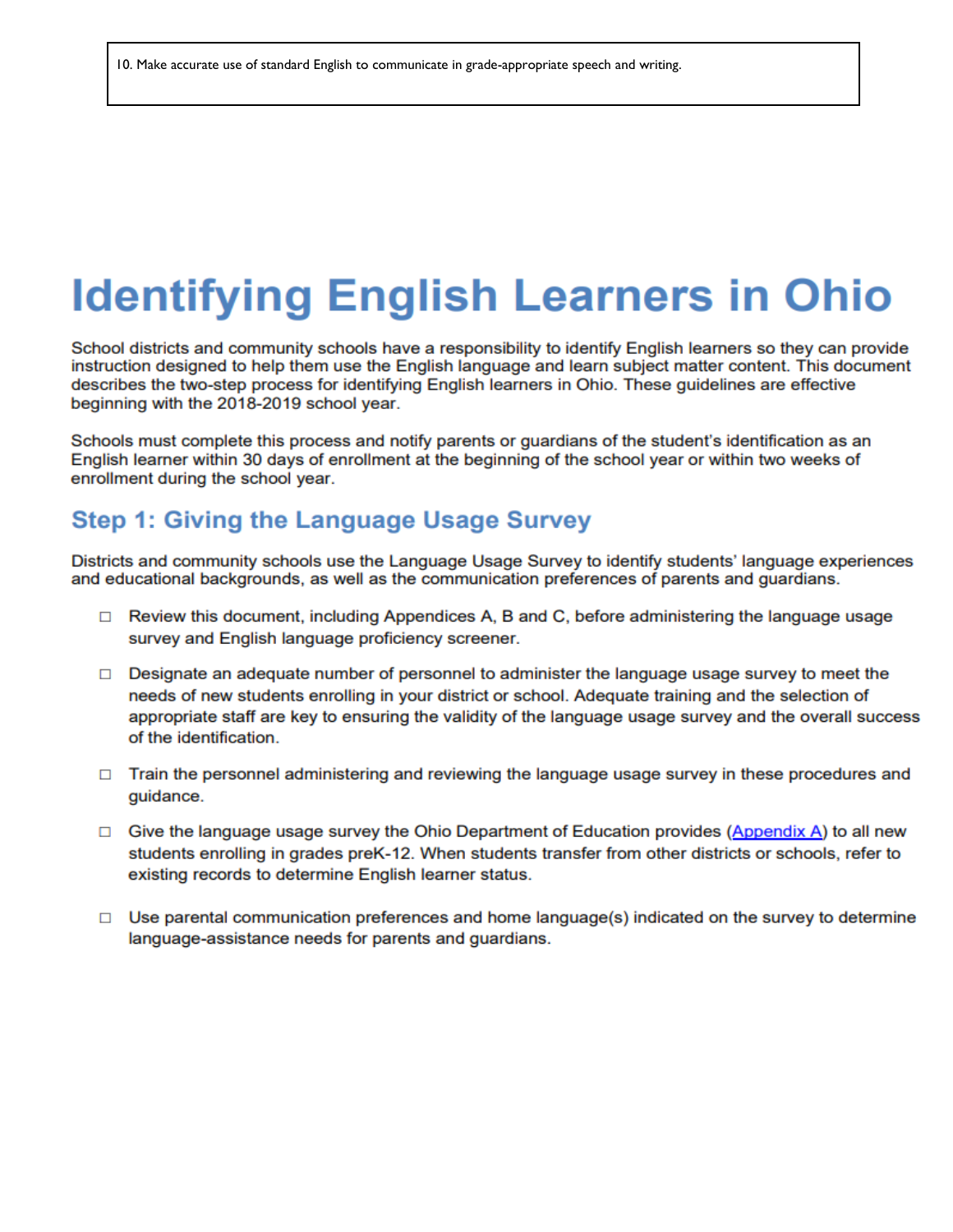- □ Provide translation, interpretation and English language supports to ensure meaningful communication during the registration process.
- □ Review and validate the language usage survey. Trained school employees, preferably those with a TESOL<sup>1</sup> license or endorsement, validate each language usage survey (Appendix A) with the annotations below.

## **Program Evaluation**

Our program goals and/or procedures are assessed annually to insure our legal compliance and efficacy. Changes may be required to improve our procedures for ELs, EL staff, and our service delivery.

| Procedure                                                                       | Person Responsible                                             | Documentation                                                                                                | Standards/Criteria                                                                                                                  | <b>Timeline</b>                              |
|---------------------------------------------------------------------------------|----------------------------------------------------------------|--------------------------------------------------------------------------------------------------------------|-------------------------------------------------------------------------------------------------------------------------------------|----------------------------------------------|
| Evaluating student<br>progress                                                  | EL staff, general<br>education/content<br>teachers, counselors | OELPA scores,<br>statewide assessments,<br>grades, progress reports                                          | Proficient on OELPA,<br>passing percentage on<br>statewide assessments,<br>student achievement as<br>compared to non-EL<br>students | Annually, on-going                           |
| Evaluating staff<br>performance                                                 | <b>Building principals</b>                                     | District approved<br>evaluation forms                                                                        | Meets standards                                                                                                                     | Per teacher evaluation,<br>schedule/contract |
| Evaluating overall EL<br>services                                               | ODE, EL facilitator,<br>program director                       | OELPA AMO's<br>Statewide assessment<br>data, adequate yearly<br>progress, federal<br>program review criteria | Language Proficiency,<br>progress in meeting<br>AMO objectives,<br>compliance with Title III<br>review criteria                     | Annually                                     |
| Monitoring exited<br>English learners for a<br>period of at least two<br>years. | EL staff, general<br>education/content<br>teachers, counselors | Progress monitoring<br>forms                                                                                 | In compliance with<br>federal and state<br>mandates.                                                                                | Quarterly                                    |